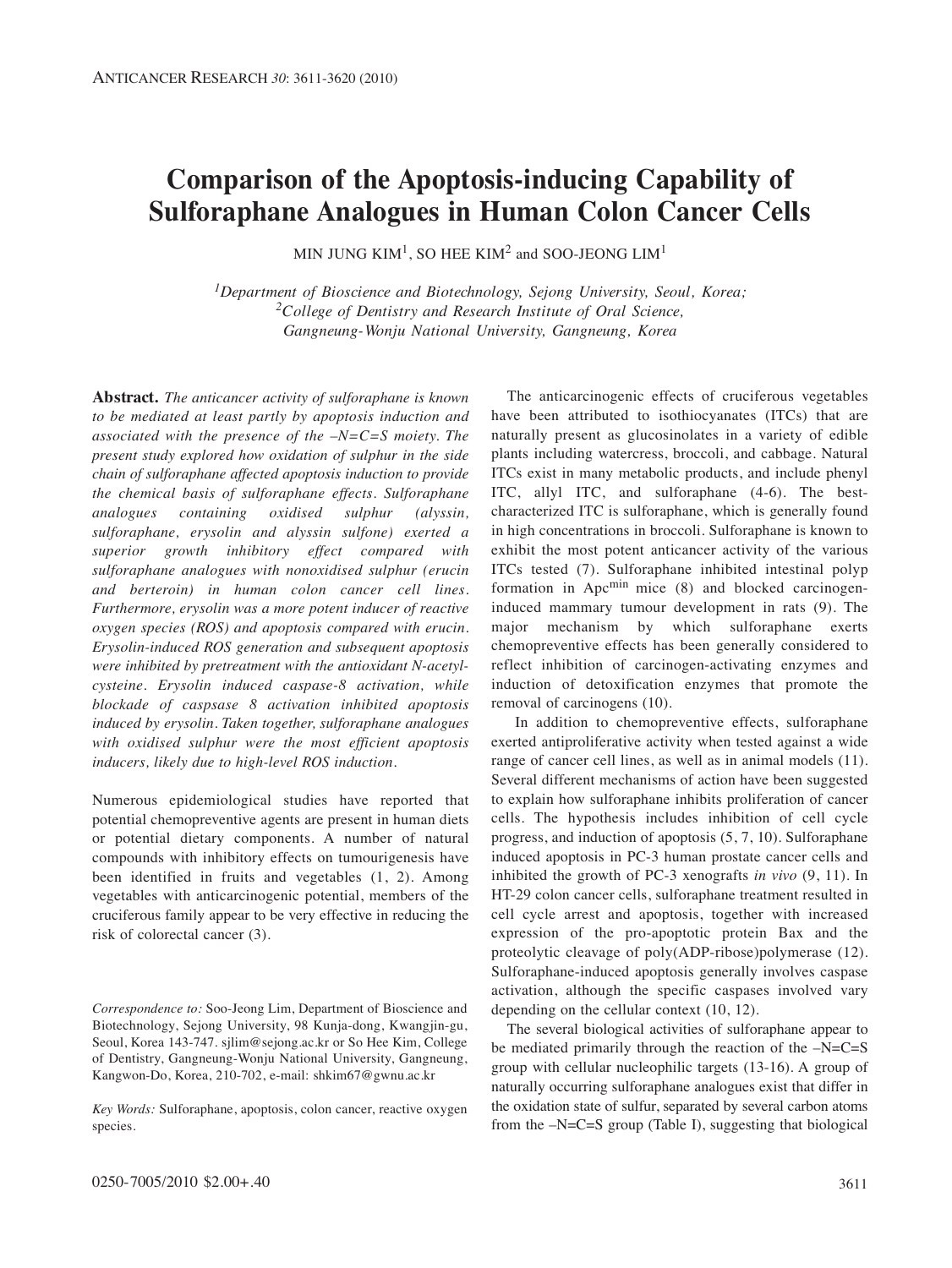

activities of these compounds might be related. However, Zhang *et al.* demonstrated that sulforaphane and erysolin, the sulfonyl analogue of sulforaphane, more effectively induced activity of the phase II detoxification enzymes quinine reductase and glutathione *S*-transferase, in murine hepatoma cells, than did erucin, a sulforaphane thio-analogue (13). Both sulforaphane and erucin increased the expression of multidrug resistance protein (MRP)1 to a similar extent (17), although the effect of sulforaphane was much greater than that of erucin in particular cell lines. However, in the human HL-60 leukemia cells, cell cycle arrest and apoptosis induction by erucin were more potent than afforded by sulforaphane (18). Sulforaphane and erucin inhibited the growth of human A549 lung cancer cells to a similar extent (19). Sulforaphane and erucin, but not erysolin, were effective in reducing the levels of androgen receptor protein in human prostate LNCap cells (20). Collectively, these studies suggest that the biological activities of sulforaphane analogues might be affected by the oxidation state of sulphur in the side chains of such materials, and that effects might differ depending on the type of biological activity assessed. To the best of the Authors' knowledge, it is not known how the oxidation state of sulphur influences the apoptosis-inducing activity of sulforaphane analogues. This study reports that oxygen attached to sulphur potentiated the apoptosis-inducing capability of sulforaphane analogues, presumably because of increased reactive oxygen species (ROS) generation.

## **Materials and Methods**

*Cell lines and reagents.* The human HCT116, LoVo, CaCo-2 and HT-29 colon cancer cell lines were obtained from the ATCC (Manassas, VA, USA). HCT116, LoVo and HT-29 were cultured in RPMI-1640 medium (Hycolon, Logan, UT, USA), Caco-2 was cultured in DMEM (Hycolon). Culture mediums were supplemented with 100 μg/ml Penicillin/ streptomycin and 10% heat-incubated foetal bovine serum (Hycolon, Logan, UT, USA). The cells were incubated in 5%  $CO<sub>2</sub>$  at 37 $°C$ .

Sulforaphane, erysolin, erucin, berteroin, alyssin and alyssin sulfone were purchased from LKT Laboratories (Minneapolis, MN, USA). 2',7'-Dichlorodihydrofluorescein diacetate (DCFH-DA) was purchased from Molecular Probes (Eugene, OR, USA). 3-(4,5- Dimethylthiazol-z-yl)-2,5-diphenyltetrazolium bromide (MTT), propidium iodide (PI) solution, *N*-Acetyl-L-cystein (NAC) and

buthionine sulfoximine (BSO) were purchased from Sigma (St. Louis, MO, USA). Antibodies to procaspase 8 were obtained from BD Bioscience PharMingen (San Diego, CA, USA). Antibodies against procaspase 9 were obtained from Cell Signaling Technology (Beverly, MA, USA). β-actin antibody was purchased from Sigma. Anti-mouseand anti-rabbit secondary antibodies were obtained from Amersham (Arlington Heights, IL, USA).

*Stable cell transfection.* HCT116 cells were transfected with the control pcDNA3 empty vector or with the vector containing FLAGtagged FLICED-DN by use of lipofectamine (Life Technologies, Inc, USA), according to the manufacturer's instructions. The pcDNA3 expression vectors expressing FLAG-tagged dominant-negative mutant FLICE (FLICE-DN) was a kind gift from Dr. Dixit VM (University of Michigan, MI, USA). After selection in culture medium containing G418 (Gibco-BRL, Rockville, MD, USA) until individual colonies appeared, clones were collected separately and analysed by western blot to confirm the FLICE-DN expression. Cells transfected with the empty vector were designated HCT116/CTL, and cells transfected with vector containing FLICE-DN were designated HCT116/DN.

*Cell growth and viability assay.* Cells were seeded in 96-well plates in 0.1 ml of culture media supplemented with 10% FBS. On the following day cells were treated with varying concentrations of sulforaphane, erysolin, erucin, berteroin, alyssin and alyssin sulfone reagents. Cell growth and viability were measured using MTT. The formation of formazan crystals by active mitochondrial respiration in cells was determined using a microplate spectrophotometer (BioTek, Winooski, VT, USA) after dissolving the crystals in DMSO.

*Immunoblotting.* Cells were collected from the plates by scraping, washed twice with phosphate-buffered saline (PBS), and suspended in lysis buffer (150 mM NaCl, 10 mM Tris, 0.2% Triton X-100, 0.3% NP-40, 0.2 mM Na3VO4, and protease inhibitor, pH 7.4] on ice for 20~30 min. Protein content was determined using the Bradford assay (Bio-Rad, Hercules, CA, USA). Aliquots of cell lysates containing equal amounts of protein were denatured in SDSreducing buffer by boiling for 5 min, resolved on SDSpolyacrylamide gels, and transferred to nitrocellulose membranes. The resulting blots were blocked with 5% nonfat dry milk (Amresco Inc. Cochran Road Solon, OH, USA) and incubated with specific primary antibodies. The blots were subsequently incubated with appropriate peroxidase-conjugated secondary antibodies and developed with ECL Plus reagent (Amersham, Arlington Heights, IL, USA) according to the manufacturer's protocol.

*Apoptosis assay.* Cells were plated and allowed to attach overnight. The cells were treated with SFN analogue and control received the same amount of dimethyl sulfoxide (DMSO). When pretreatment with caspase inhibitors was required, cells were incubated with 25 μM of the appropriate caspase inhibitor for 2-h and then treated with SFN analogue. Following treatment, histone-associated DNA fragment were quantified using a photometric enzyme immunoassay using Cell Death ELISA Plus (Roche Applied Bioscience, Palo Alto, CA, USA), following the manufacturer's protocol. Analysis was performed on a EL800 microplate reader (measured at 405 nm).

*Caspase activity assay.* Caspase 8 activity was determined by caspase 8 fluorometric protease assay. Cells were harvested by scraping then washed with PBS and resuspended in lysis buffer (10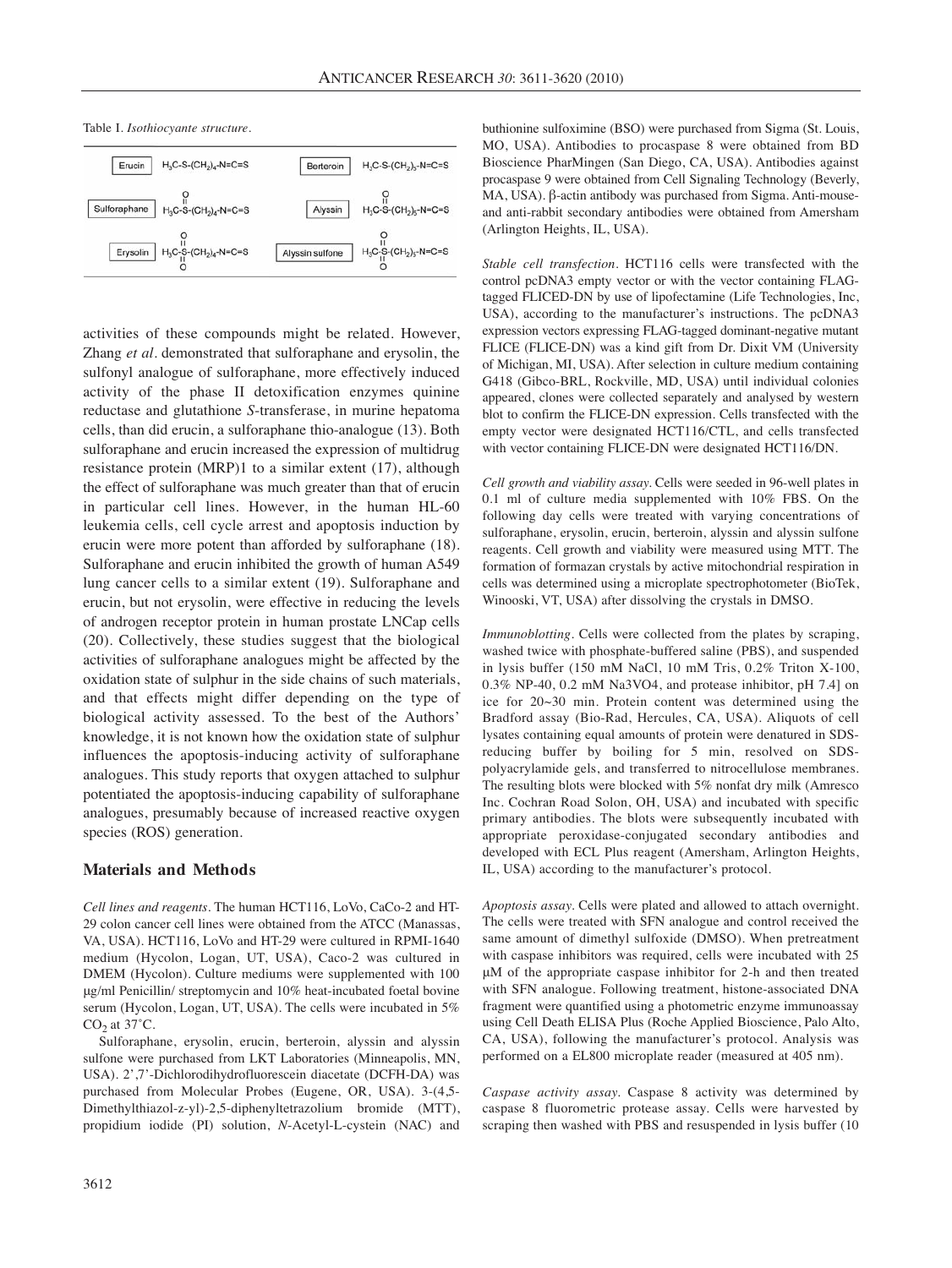

Figure 1. *Effect of Sulforaphane (SFN) analogues on the growth and viability of colon cancer cells. A: HCT116 and B: LoVo, HT29 and Caco-2 cells. At 72 h post-incubation with different SFN analogues, the growth and viability of cells was determined by MTT assay. Results are expressed as the percentage growth (mean±S.D. of triplicate wells) relative to control (DMSO-treated) cells.*

mM Tris (pH 7.4-7.5), 130 mM NaCl, Triton 0.5 ml, 10 mM NaH<sub>2</sub>PO<sub>4</sub>, 1 mM EDTA, digitonin 10  $\mu$ M] on ice for 15min. Protein content was determined using the Bradford assay. The equal amount of protein were incubated with a 50 μl caspase buffer (10 mM DTT, 50 mM HEPES (pH 7.4), 1 mM EDTA, 100 mM NaCl, 0.1% CHAPS] containing 100 μM Ac-IETD-AFC for 2 h at 37˚C. The fluorescence retaining samples were analysed by fluorescent microplate reader (XFLUOR4, GENios) with a 360 nm excitation wavelength and a 405 nm emission wavelength.

*ROS-generation assay.* Intracellular ROS generation was measured by flow cytometry following staining with DCFH-DA. Non fluorescent DCFH-DA, hydrolysed to DCFH inside cells, yields highly fluorescent DCF in the presence of intracellular  $H_2O_2$  and related peroxides (21). Cells were plated in 6-well plates, allowed to attach overnight, and treated. After treatment, the cells were harvested by scraping, washed twice with PBS, resuspended in serum-free medium for 1 h, and incubated with 5 μM DCFH-DA for 15-20 min at 37˚C. The cells were washed with ice-cold PBS and resuspended in cold-PBS, and cell fluorescence was measured by flow cytometry (FACScalibur; BD Biosciences, San Jose, CA, USA). DCF fluorescence was analysed using the FL1 channel. Calculation was performed with CellQuestPro software (Becton Dickinson, San Jose, CA, USA).

*Cell cycle analysis*. Apoptosis induction by SFN analogues was assessed by flow cytometry of cells with  $sub-G<sub>1</sub>$  DNA content following staining with propidium iodide (Sigma). For analysis of  $sub-G<sub>1</sub>$  DNA content cells (subdiploid cells), HCT116 cells were plated in 60-mm cell culture dishes. After treatment, cells were harvested by scraping, washed, fixed in 50% ethanol for 30 min and resuspended in cold-PBS. Containing 0.1% Triton X-100, 2 μl of 10 mg/ml propidium iodide, and 5 μl of 10 mg/ml ribonuclease A for DNA staining to be analysed by flow cytometry (FACScalibur). Calculation was performed with CellQuest Pro software (Becton Dickinson).

*Statistical analysis.* Statistically significant differences between values obtained under different experimental conditions were determined using two-tailed unpaired Student's *t*-tests.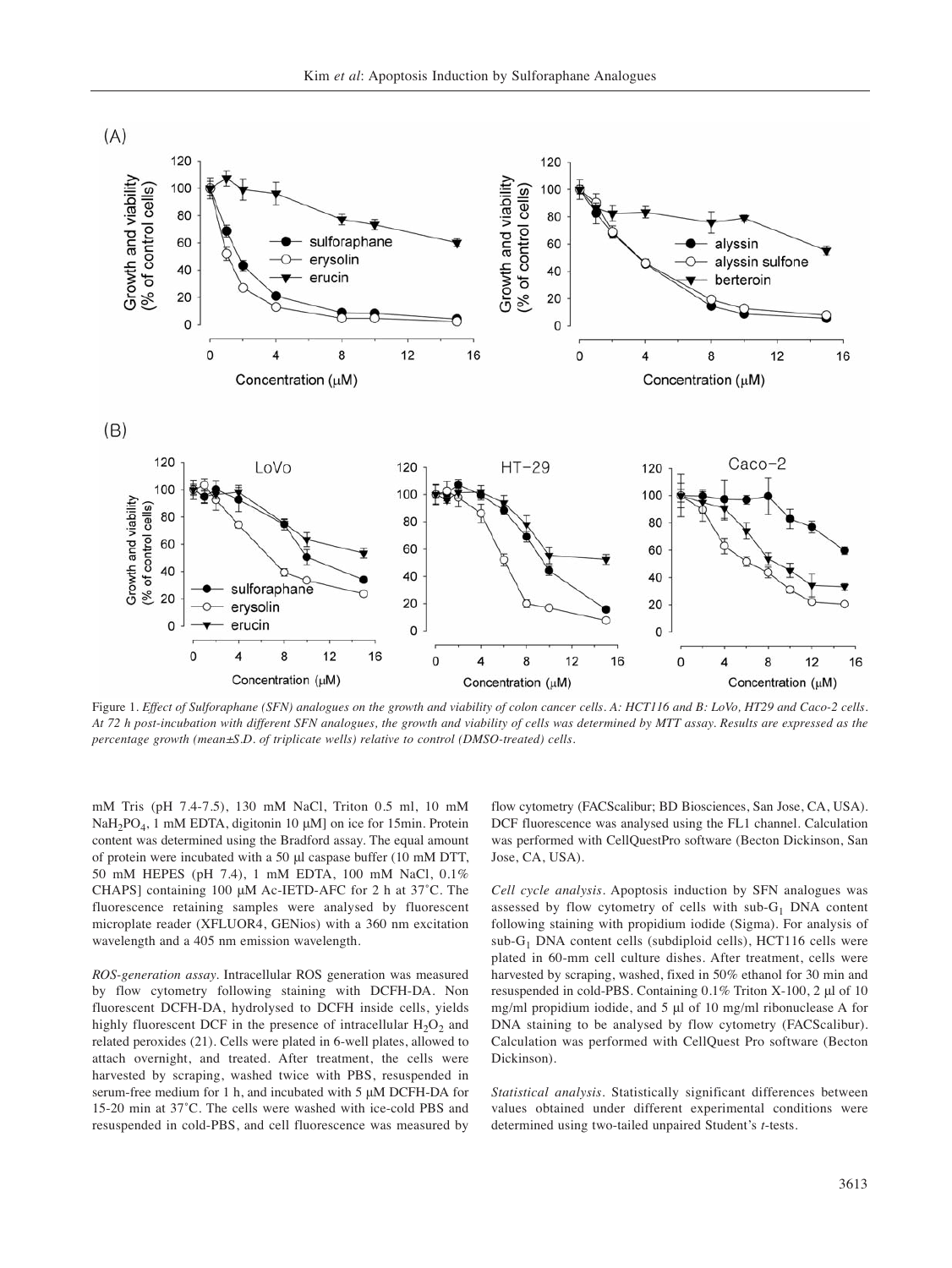

Figure 2. *Differential degree of apoptosis induction by SFN analogues in HCT116 cells. At 30 h post-incubation with DMSO or the indicated doses of SFN analogues, A: Apoptosis quantified by an ELISA. The bar represents the ratio of the absorbance at 405 nm in cells incubated with SFN analogue and in vehicle-treated control (CTL) cells (mean±SD of two experiments performed in duplicate). B: Percentages of cells accumulated in the sub-G1 phase analysed as described in the text. Significant differences are indicated by asterisks: \*p<0.05, compared with control cells.* 

#### **Results**

*Growth inhibitory effects of sulforaphane analogues.* First the effects of sulforaphane analogues (Table I) on the growth of human HCT116 colon cancer cell lines were compared. After 72 h incubation with each tested analogue at concentrations ranging from 1 to 15 μM, the MTT assay was performed. As shown in Figure 1A, erucin and berteroin were much less effective as growth inhibitors compared with other sulforaphane analogs: the  $IC_{50}$  value of erucin and berteroin were no lower than 15 μM, whereas those of other sulforaphane analogues were lower than 4 μM. These data suggest that sulforaphane analogues containing oxidised sulphur (erysolin, sulforaphane, alyssin and alyssin sulfone) are likely to be more potent antiproliferative agents than analogues containing non-oxidised sulphur (erucin and berteroin). Sulforaphane analogues containing four atoms of carbon between oxidised sulphur and the –N=C=S groups (sulforaphane and erysolin) were slightly more potent compared with those containing five atoms of carbon (alyssin and alyssin sulfone) (Figure 1A). These data suggest that the number of carbon separating the sulphur atom from the –N=C=S groups is a less important factor determining antiproliferative potency of sulforaphane analogs.

Other colon cancer cell lines were then tested with each sulforaphane analogue, and a similar potency was found in these cell lines: The  $IC_{50}$  value of erucin was no lower than 15 μM in any cell line. In contrast, both erysolin and sulforaphane exerted higher growth inhibitory effects than did erucin, in all cell lines (Figure 1B, data not shown for alyssin, alyssin sulfone and berteroin). In HCT116, HT-29, LoVo, and Caco-2 cells, the  $IC_{50}$  values of erysolin were approximately 1.1  $\mu$ M, 6.1  $\mu$ M, 6.6  $\mu$ M, and 8.7  $\mu$ M, respectively, and the corresponding  $IC_{50}$  concentrations of sulforaphane were approximately 1.8 μM, 9.5 μM, 10.1 μM, and 6.3 μM. When erysolin and sulforaphane were compared, the growth inhibitory effect of erysolin was higher than that of sulforaphane (HT-29 and LoVo cells), similar (HCT116 cells), or lower (CaCo-2 cells), suggesting that  $IC_{50}$  values depended on the cell type under test. Collectively, these data showed that attachment of oxygen to sulphur played an important role in mediating the growth inhibitory effect of sulforaphane analogues in colon cancer cells. In other words, sulforaphane analogues containing oxidised sulphur appeared likely to be more potent antiproliferative agents than were analogues containing nonoxidised sulfur.

*Induction of apoptosis by sulforaphane analogues.* Earlier studies showed that sulforaphane inhibited cell proliferation by inducing apoptosis in a wide range of cancer cell types including colon cancer cells (1, 22). To investigate whether SFN analogue-induced growth inhibition was associated with a capability to induce apoptosis, an ELISA test was used to measure DNA fragmentation, and flow cytometry was used to assess accumulation of cells at specific phases of the cell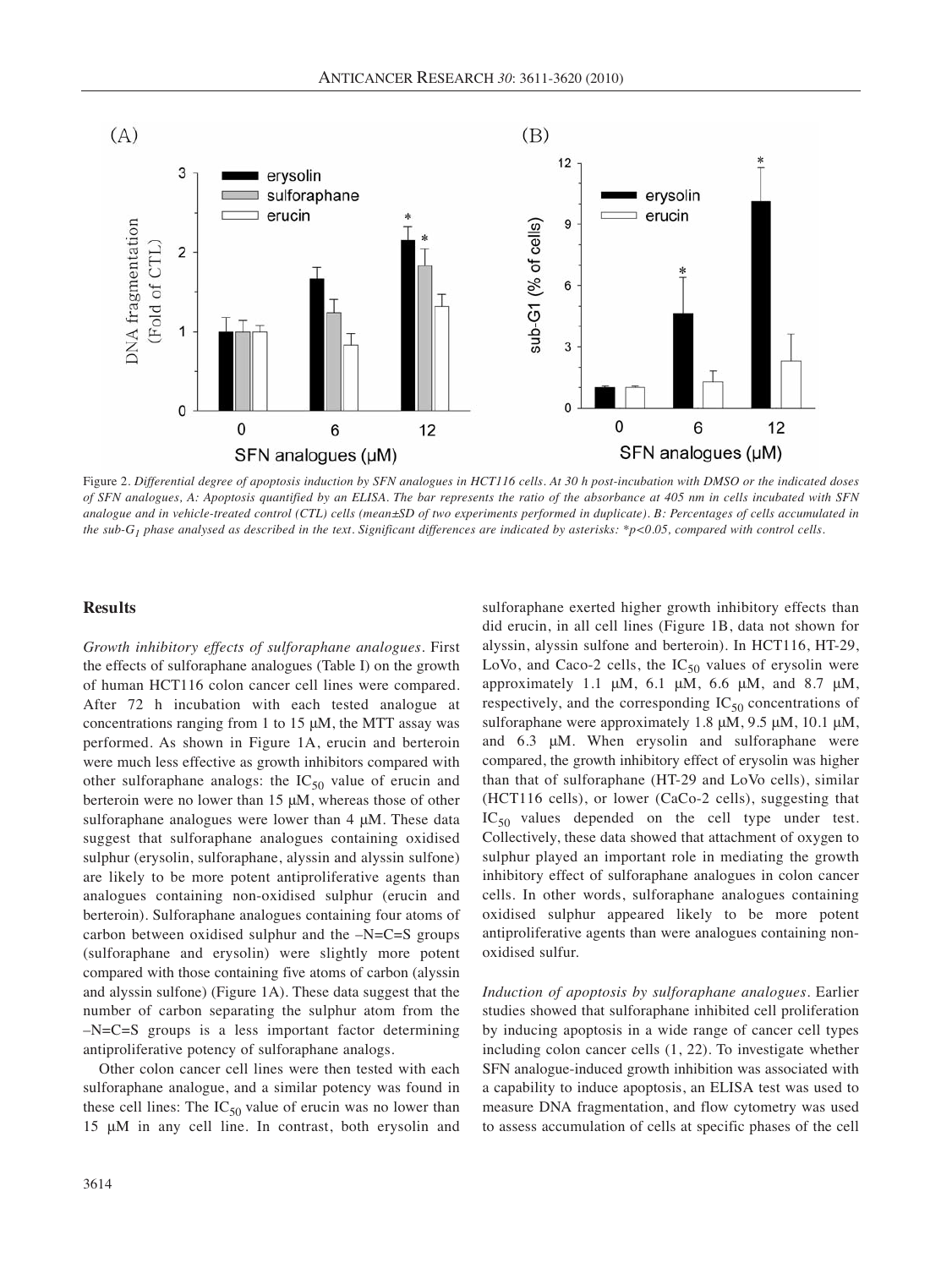

Figure 3. *Effect of SFN analogues on ROS generation (A, B) and apoptosis induction (C). A: ROS generation by SFN analogues. HCT116 cells were treated with 12 μM of erysolin, SFN or erucin overnight prior to ROS generation. ROS data are expressed as the increase in channel fluorescence of treated cells relative to vehicle-treated cells. Effect of pretreatment with antioxidant NAC or GSH-depletion agent BSO on the ROS generation (B) and apoptosis induction (C) by erysolin. HCT116 cells were pretreated with BSO or NAC for 2 h before treating cells with 12 μM erysolin overnight and subjected to ROS analysis or apoptosis analysis. Results are from duplicate assays in each of at least two independent experiments (mean±SD) \*\*p<0.01 by unpaired t-test.*

cycle, employing HCT116 cells, as such cells appeared to be particularly sensitive to treatment with sulforaphane analogues.

The ELISA test, performed at 30 h post-incubation with 12 μM of each sulforaphane analog, showed that DNA fragmentation was significantly higher in erysolin- or sulforaphane-treated cells, but not in erucin-treated cells, compared with cells exposed to DMSO. These data suggested that growth inhibition observed at this time point was preceded by apoptosis at an earlier stage. Moreover, the extent of DNA fragmentation induced by sulforaphane analogues was in the same order as observed when growth inhibitory effects were studied, namely erysolin>sulforaphane>erucin (Figure 2A). When a cell cycle analysis was performed after 30 h of treatment with either 6 μM or 12 μM of erysolin or erucin, it was found that erysolin dose-dependently increased accumulation of cells in the sub- $G_1$  phase, whereas treatment with erucin afforded only a minimal increase in such accumulation. At doses of 12 μM, the percentages of cells accumulated in sub- $G_1$  were 10% or 2% in cells treated with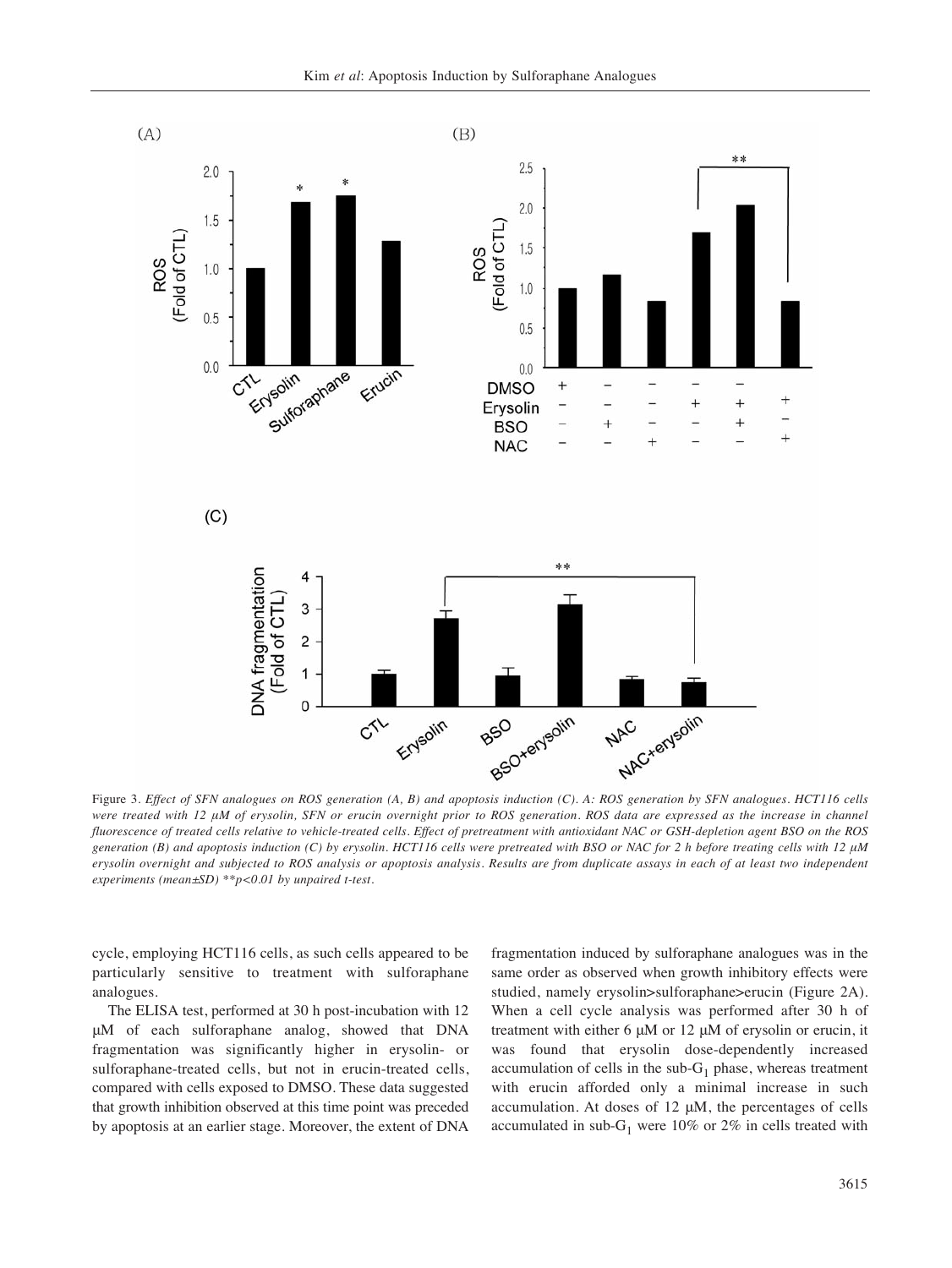

Figure 4. *Erysolin-induced apoptosis was caspase 8 dependent. A: Effect of erysolin or erucin on the expression of procaspase 8 and 9. At 24 h postincubation of HCT116 cells with each SFN analogue, the procaspase expression was determined by immunoblot analysis. B: Effect of erysolin or erucin on the activity of caspase 8. Caspase 8 activity assay was performed after 24-h treatment. C: Effect of pretreatment with a general caspase inhibitor z-VAD-fmk or caspase 8 inhibitor z-IETD-FMK on the apoptotic cell death induced by erysolin. After 2-h pretreatment with 25 μM of the appropriate caspase inhibitor, cells were treated with 12 μM erysolin for for 24 h prior to apoptosis analysis. D: Effect of erysolin on the apoptosis induction in HCT116 cells stably transfected with empty plasmid vector (HCT116/CTL) or with plasmid containing dominant negative caspase 8 gene (HCT116/FLICE-DN). Apoptosis assay was performed after incubation with erysolin for 24-h (mean±SD). \*\*p<0.01 by unpaired t-test. Insets, (D) Immunoblots for FLAG and procaspase-8 in HCT116/CTL and HCT116/FLICE-DN cells to determine the expression level of dominant negative caspase 8 protein.* 

erysolin or erucin, respectively (Figure 2B). These results suggested that the superior growth inhibitory effect of erysolin was attributable to induction of more extensive apoptosis, compared to that seen after erucin exposure.

*Induction of ROS generation and subsequent apoptosis affected by sulforaphane analogues*. Oxidative stress may be linked to apoptosis and cell cycle repression in various cell lines (23), and earlier studies have demonstrated that sulforaphaneinduced apoptosis is triggered by an increase in ROS levels in several cancer cell lines (24, 25). To investigate whether differences in apoptosis-inducing capabilities shown by sulforaphane analogues were caused by variation in ROSgenerating ability, ROS levels were analysed after treatment with such analogues. Intracellular ROS generation in control (DMSO-treated) and test cells was assessed by flow cytometry,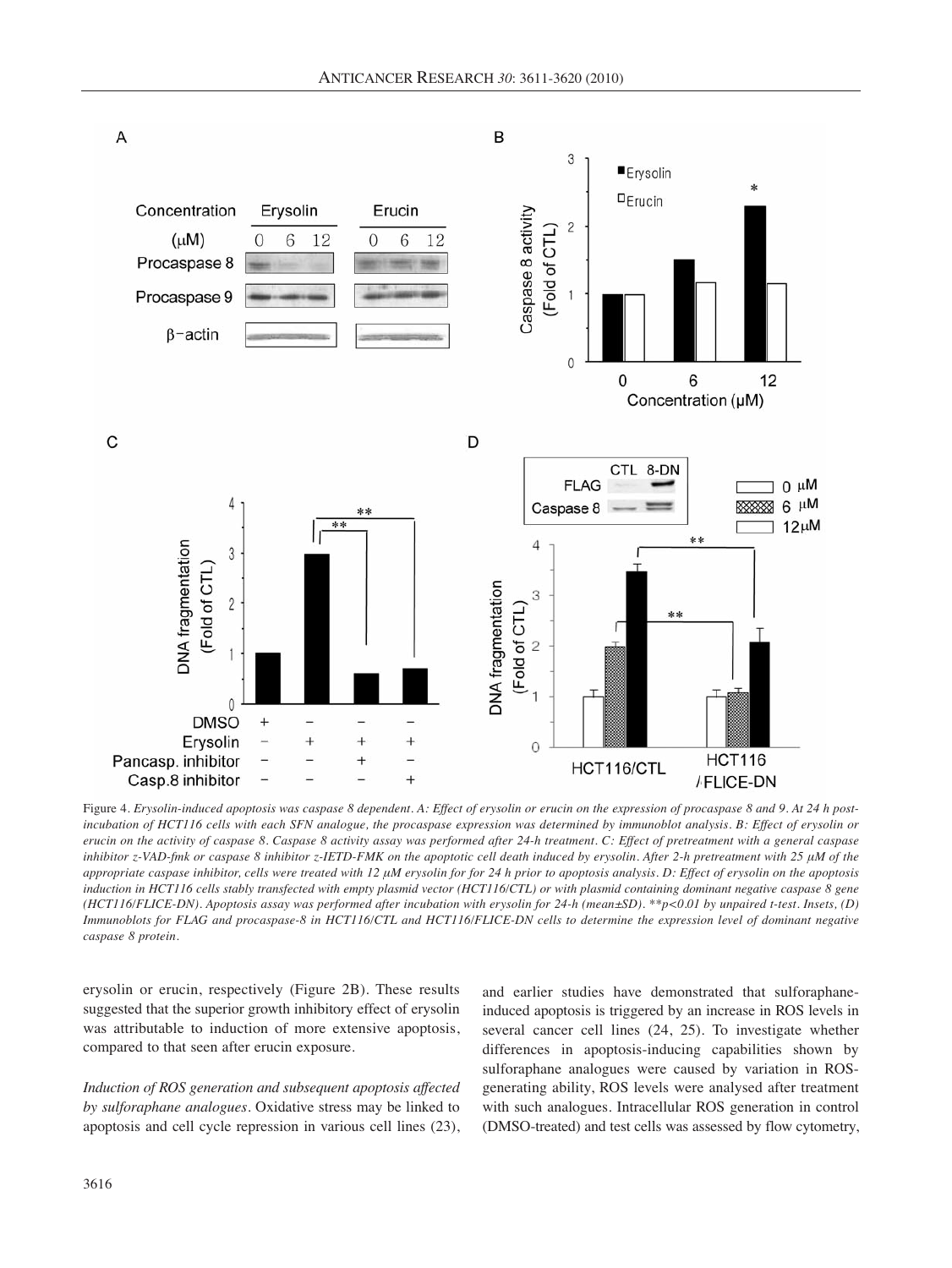after staining with DCFH-DA. Sulforaphane and erysolin (both at 12 μM) significantly increased DCF fluorescence compared to that of vehicle-treated control HCT116 cells, whereas erucin, also at 12 μM, had no such effect, thus suggesting that sulforaphane and erysolin were more efficient ROS inducers than was erucin (Figure 3A). Furthermore, pretreatment with NAC, a general ROS scavenger, significantly inhibited erysolin-induced ROS generation. In contrast, pretreatment with BSO, a general promoter of ROS production, enhanced erysolin-induced ROS generation (Figure 3B). These results indicate that sulforaphane and erysolin are more efficient ROS inducers than erucin.

It was sought to determine whether erysolin-induced ROS generation was involved in mediation of apoptosis in HCT116 cells. As shown in Figure 3C, such apoptosis were blocked by pretreatment with NAC and increased by prior exposure to BSO. This suggested that erysolin-induced ROS generation played a major role in mediating apoptotic cell death.

*Activation of caspases by SFN analogues.* Caspase cleavage is a general feature of apoptosis, and earlier studies showed that sulforaphane-induced apoptosis involved caspase activation (11, 26). In this study, when immunoblotting analysis was performed to determine changes in the expression of procaspase 8 and 9, it was found that apoptosis-inducing concentrations of erysolin or sulforaphane decreased expression of procaspase 8, but not that of procaspase 9 (data not shown for sulforaphane). In contrast, decrease in expression of neither procaspase 8 nor 9 was observed in erucin-treated cells. In addition, caspase 8 activity was increased in a dose-dependent manner by erysolin, but not by erucin (Figure 4B). These results indicated that caspase 8 activation was involved in erysolin-induced apoptosis of HCT116 cells.

It was next examined whether pretreatment of cells with z-IETD-FMK (a caspase 8 inhibitor) or z-VAD-FMK (a pancaspase inhibitor) could inhibit apoptotic cell death induced by erysolin. Pretreatment with these inhibitors completely blocked erysolin-induced apoptosis (Figure 4C). Likewise, in HCT116/FLICE-DN cells established by stable transfection of dominant-negative caspase-8 genes, the extent of apoptosis induced by erysolin was significantly less than that seen in HCT116/CTL cell lines (Figure 4D). Taken together, these results suggested that erysolin induced caspase 8-dependent apoptosis in HCT116 cells.

## **Discussion**

This study explored whether the oxidation state of sulphur separated by several carbon atoms from the –N=C=S group affected the growth inhibitory effect of sulforaphane in human colon cancer cells. The data demonstrated that the antiproliferative activity of sulforaphane analogues was in

the order erysolin>sulforaphane>erucin in all colon cancer cell lines tested, except CaCo-2 cells, where the potency was ranked sulforaphane>erysolin>erucin. The fact that erucin and berteroin, isothiocynate analogues containing nonoxidised sulphur, did not inhibit the growth of cells by 50% even at the highest concentration tested (15 μM), whereas four other analogues with mono- (sulforaphane and alyssin) or di-oxidised (erysolin and alyssin sulfone) sulphur did show inhibitory activity, suggested that the oxidation of sulphur in sulforaphane may positively affect the ability to inhibit the growth of cancer cells. As the anticancer effects of ITCs such as sulforaphane appear to be at least partly associated with an ability to block proliferation of cancer cells, these data imply that chemical modifications in sulforaphane analogues, such as attachment of oxygen to sulfur, may lead to the development of more potent, sulforaphane-based anticancer agents.

One proposed mechanism for how sulforaphane blocks the proliferation of cancer cells involves induction of apoptosis. The data from this study showed that sulforaphane induced apoptosis at doses inhibiting proliferation of colon cancer cells, and that the extent of growth inhibition caused by sulforaphane analogues was correlated with the capability to induce apoptosis. Therefore, a difference in the potency of inhibition of colon cancer cell proliferation was associated with a differential capability to induce apoptosis. These data, combined with those of earlier studies showing that the apoptosis-inducing potency of ITCs with the -N=C=S group was greater when an aliphatic side group was present (sulforaphane) than when the side group was aromatic (phenethyl ITC and benzyl ITC) (27), suggest that a rational design strategy based on analysis of structure-activity relationships, and the synthesis of structural sulforaphane analogues with modified side-chains, may contribute to the development of ITCs with elevated apoptosis-inducing characteristics.

These data demonstrated that increased apoptosis induction by erysolin (and sulforaphane), compared with erucin, was associated with an increase in caspase 8 activation, but not with a rise in caspase 9 activity, in HCT116 cells. Moreover, pretreatment with a caspase 8 inhibitor or stable transfection with a dominant-negative caspase 8 gene decreased erysolin-induced apoptosis, suggesting a major role for caspase 8 in apoptosis. These data are consistent with earlier studies demonstrating the involvement of the caspase 8 dependent pathway in sulforaphane-induced apoptosis in the human prostate (10, 12) and pancreatic cancer cells (24). However, as the involvement of specific caspases in sulforaphane-induced apoptosis has been shown to be cell type-specific, and to involve the caspase 9-/mitochondria-dependent pathway in human breast cancer MCF-7 and T47D cells (26), it would be of interest to investigate how the apoptotic potency of the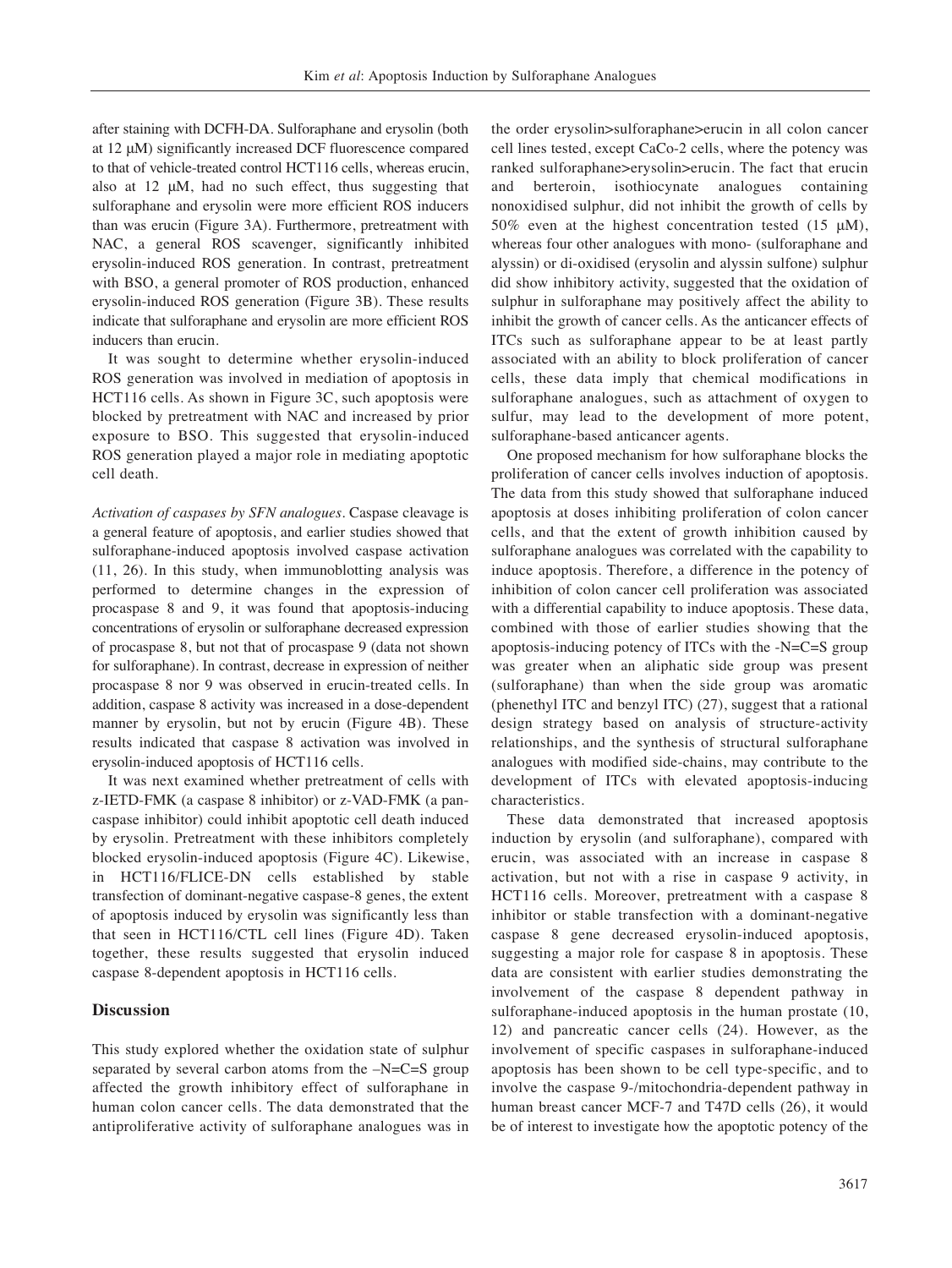six sulforaphane analogues explored here differ in cell lines in which caspase 9, but not caspase 8, plays a primary role in mediating sulforaphane-induced apoptosis.

Oxidative stress is involved in a variety of different cellular processes including apoptosis (23), and sulforaphane-induced apoptotic cell death is known to be initiated by ROS generation (25, 26). These data showed that exposure of HCT116 cells to growth-inhibitory concentrations (12 μM) of erysolin or sulforaphane was preceded by ROS generation, as indicated by increased DCF fluorescence. Furthermore, apoptosis induction was significantly inhibited by antioxidant pretreatment. These results suggest that erysolin induced apoptosis by virtue of excessive ROS generation, as did sulforaphane, indicating that apoptotic pathways induced by the two drugs were similar. In contrast, ROS generation after treatment of cells with 12 μM erucin was minimal, implying that differences in the apoptosisinducing potency of the sulforaphane analogues was attributable, at least in part, to variations in ROS-inducing ability. These results support a recent study that demonstrated that subapoptotic concentrations of erysolin strongly enhanced arsenic trioxide-mediated apoptosis in cancer cells by increasing cellular ROS levels (28).

Currently, it remains unclear how sulforaphane affects the cellular redox state. Earlier studies suggested that the –N=C=S moiety of ITCs could undergo spontaneous hydrolysis, leading to formation of hydrogen peroxide or superoxide (29). Other proposed mechanisms of sulforaphane-induced ROS generation include depletion of glutathione (GSH) by intracellular conjugation of sulforaphane, an electrophile, with intracellular nucleophiles, especially GSH, leading to increased levels of ROS (30, 31). The current data do not make it clear whether oxidation of sulphur in the side chain of structural sulforaphane analogues affects intracellular ROS generation directly or indirectly. However, it is reasonable to hypothesise that oxidation of sulphur in the side chain of sulforaphane increases the electrophilicity of the  $-N=C=S$  group, thereby elevating reactivity with particular cellular nucleophilic targets associated with ROS generation (27). This hypothesis remains to be further investigated.

In conclusion, this study demonstrated that the ROS- and apoptosis-inducing capabilities of SFN analogues were affected by the oxidation state of sulphur in the side chain. Recent studies have suggested that sulforaphane-induced oxidative stress paradoxically involves cellular resistance and/or recovery from stress, and that much of the sulforaphane-mediated chemopreventive activity is associated with this cellular response (27). Therefore, it would be of interest to investigate how other biological responses of cells are affected by structural differences in SFN analogues. An understanding of the chemical basis of these effects would contribute to the development of more effective chemopreventive and treatment strategies.

## **Acknowledgements**

This work was supported by Grant No. R-2009-007-5055 (to S.J. Lim) and by Grant No. R-2009-006-6765 (to S.H. Kim) from the National Research Foundation of Korea.

### **References**

- 1 Pappa G, Bartsch H and Gerhauser C: Biphasic modulation of cell proliferation by sulforaphane at physiologically relevant exposure times in a human colon cancer cell line. Mol Nutr Food Res *51*: 977-984, 2007.
- 2 Keum YS, Yu S, Chang PP, Yuan X, Kim JH, Xu C, Han J, Agarwal A and Kong AN: Mechanism of action of sulforaphane: Inhibition of p38 mitogen-activated protein kinase isoforms contributing to the induction of antioxidant response elementmediated heme oxygenase-1 in human hepatoma hepg2 cells. Cancer Res *66*: 8804-8813, 2006.
- 3 Bonnesen C, Eggleston IM and Hayes JD: Dietary indoles and isothiocyanates that are generated from cruciferous vegetables can both stimulate apoptosis and confer protection against DNA damage in human colon cell lines. Cancer Res *61*: 6120-6130, 2001.
- 4 Keum YS, Jeong WS and Kong AN: Chemoprevention by isothiocyanates and their underlying molecular signaling mechanisms. Mutat Res *555*: 191-202, 2004.
- 5 Fimognari C and Hrelia P: Sulforaphane as a promising molecule for fighting cancer. Mutat Res *635*: 90-104, 2007.
- 6 Gerhauser C, You M, Liu J, Moriarty RM, Hawthorne M, Mehta RG, Moon RC and Pezzuto JM: Cancer chemopreventive potential of sulforamate, a novel analogue of sulforaphane that induces phase 2 drug-metabolizing enzymes. Cancer Res *57*: 272-278, 1997.
- 7 Clarke JD, Dashwood RH and Ho E: Multi-targeted prevention of cancer by sulforaphane. Cancer Lett *269*: 291-304, 2008.
- 8 Hu R, Khor TO, Shen G, Jeong WS, Hebbar V, Chen C, Xu C, Reddy B, Chada K and Kong AN: Cancer chemoprevention of intestinal polyposis in apcmin+ mice by sulforaphane, a natural product derived from cruciferous vegetable. Carcinogenesis *27*: 2038-2046, 2006.
- 9 Zhang Y, Kensler TW, Cho CG, Posner GH and Talalay P: Anticarcinogenic activities of sulforaphane and structurally related synthetic norbornyl isothiocyanates. Proc Natl Acad Sci USA *91*: 3147-3150, 1994.
- 10 Juge N, Mithen RF and Traka M: Molecular basis for chemoprevention by sulforaphane: A comprehensive review. Cell Mol Life Sci *64*: 1105-1127, 2007.
- 11 Singh AV, Xiao D, Lew KL, Dhir R and Singh SV: Sulforaphane induces caspase-mediated apoptosis in cultured pc-3 human prostate cancer cells and retards growth of PC-3 xenografts *in vivo*. Carcinogenesis *25*: 83-90, 2004.
- 12 Gamet-Payrastre L, Li P, Lumeau S, Cassar G, Dupont MA, Chevolleau S, Gasc N, Tulliez J and Terce F: Sulforaphane, a naturally occurring isothiocyanate, induces cell cycle arrest and apoptosis in HT29 human colon cancer cells. Cancer Res *60*: 1426-1433, 2000.
- 13 Zhang Y, Talalay P, Cho CG and Posner GH: A major inducer of anticarcinogenic protective enzymes from broccoli: Isolation and elucidation of structure. Proc Natl Acad Sci USA *89*: 2399-2403, 1992.